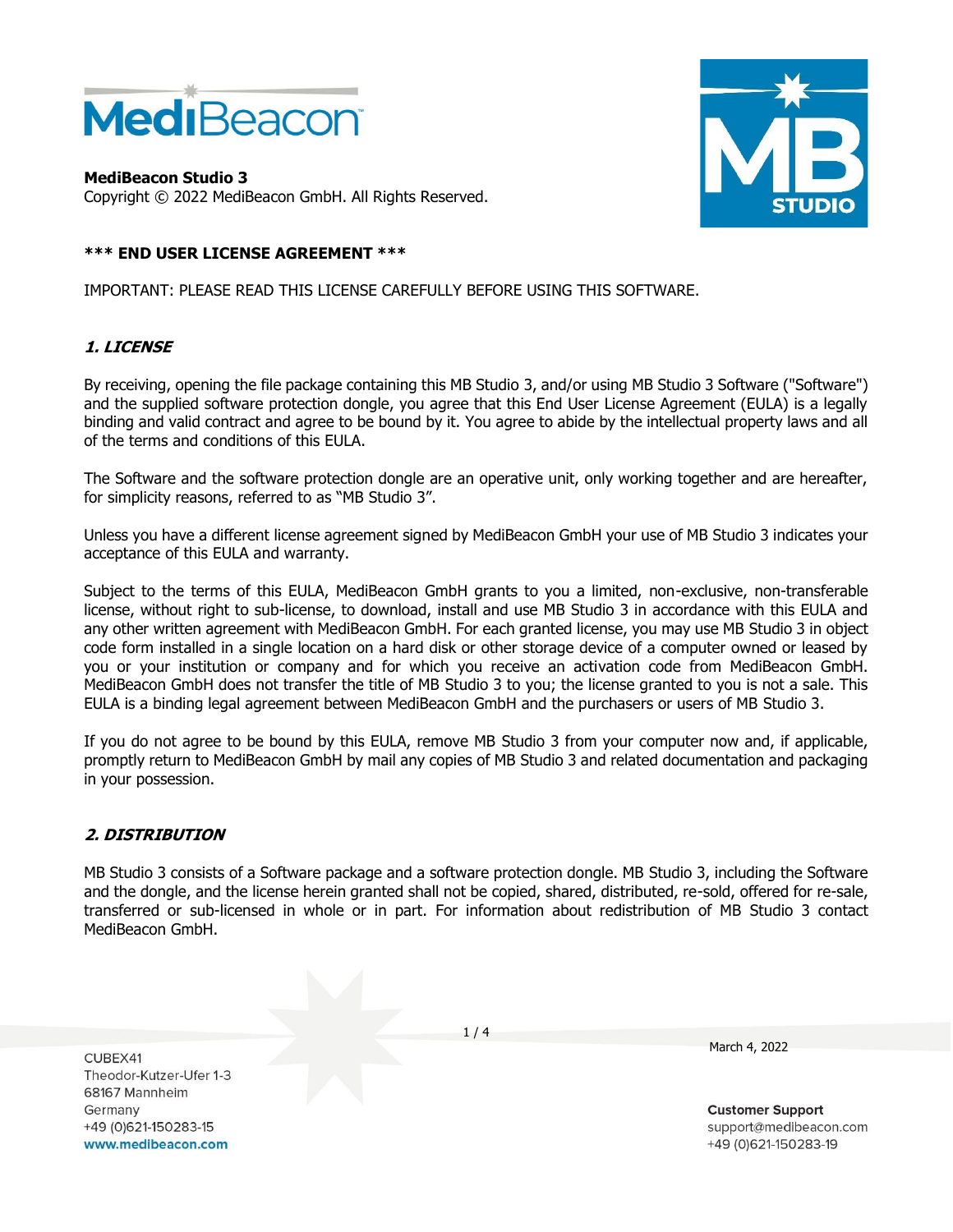

# **3. USER AGREEMENT**

### 3.1 Use

Your license to use MB Studio 3 is limited to the number of licenses granted to you and indicated physically by the number of software protection dongles you have been supplied. You shall not allow others to use, copy or evaluate copies of MB Studio 3 (Software AND dongle) except as otherwise provided herein.

You are authorized to use this software only if you are properly licensed and the software has been properly activated. When installed, the software will produce a unique identification code for the host device, which is to be sent to MediBeacon GmbH per email. Activation is then performed by entering the provided activation code.

Upon request, MediBeacon GmbH may distribute a time-limited demo version of the Software without the USBdongle for customers to provide experimental support or information for new platforms of MB Studio 3 ("Time-Limited Demo version"). The license granted herein in Section 1 will be limited to the time period specified with the Time-Limited Demo version, and the Software will stop working automatically after such time period. If you are provided a Time-Limited Demo version, all other terms of this EULA, unless specified otherwise, apply to your use of the Software and are equally enforceable against you.

### 3.2 Use Restrictions

You shall use MB Studio 3 in compliance with all applicable laws and not for any unlawful purpose. Without limiting the foregoing, use, display or distribution of MB Studio 3 together with material that is pornographic, racist, vulgar, obscene, defamatory, libelous, abusive, promoting hatred, discriminating or displaying prejudice based on religion, ethnic heritage, race, sexual orientation or age is strictly prohibited.

Each licensed copy of MB Studio 3 may be used on computers by one user for which an activation code has been provided by MediBeacon GmbH as described in the license grant above. Use of MB Studio 3 means that you have downloaded, installed, or run MB Studio 3 on a computer or similar device.

The assignment, sublicense, networking, sale, or distribution of copies of MB Studio 3 is strictly forbidden without the prior written consent of MediBeacon GmbH. It is a violation of this EULA to assign, sell, share, loan, rent, lease, borrow, network or transfer the use of MB Studio 3. If any person outside your institution/company uses MB Studio 3 registered in your name, regardless of whether it is at the same time or different times, then this EULA is being violated and you are responsible for that violation!

### 3.3 Copyright Restriction

This Software contains copyrighted material, trade secrets and other proprietary material of MediBeacon GmbH. You agree not to disclose, provide, or otherwise make available such trade secrets or copyrighted material in any form to any third party without the prior written consent of MediBeacon GmbH. You agree to implement reasonable security measures to protect such trade secrets and copyrighted material. Title to Software and documentation shall remain solely with MediBeacon GmbH. You shall not, and shall not attempt to, modify, reverse engineer, disassemble or decompile MB Studio 3. Nor can you create any derivative works or other works that are based upon or derived from MB Studio 3 in whole or in part.

CUBEX41 Theodor-Kutzer-Ufer 1-3 68167 Mannheim Germany +49 (0)621-150283-15 www.medibeacon.com

 $2/4$ 

March 4, 2022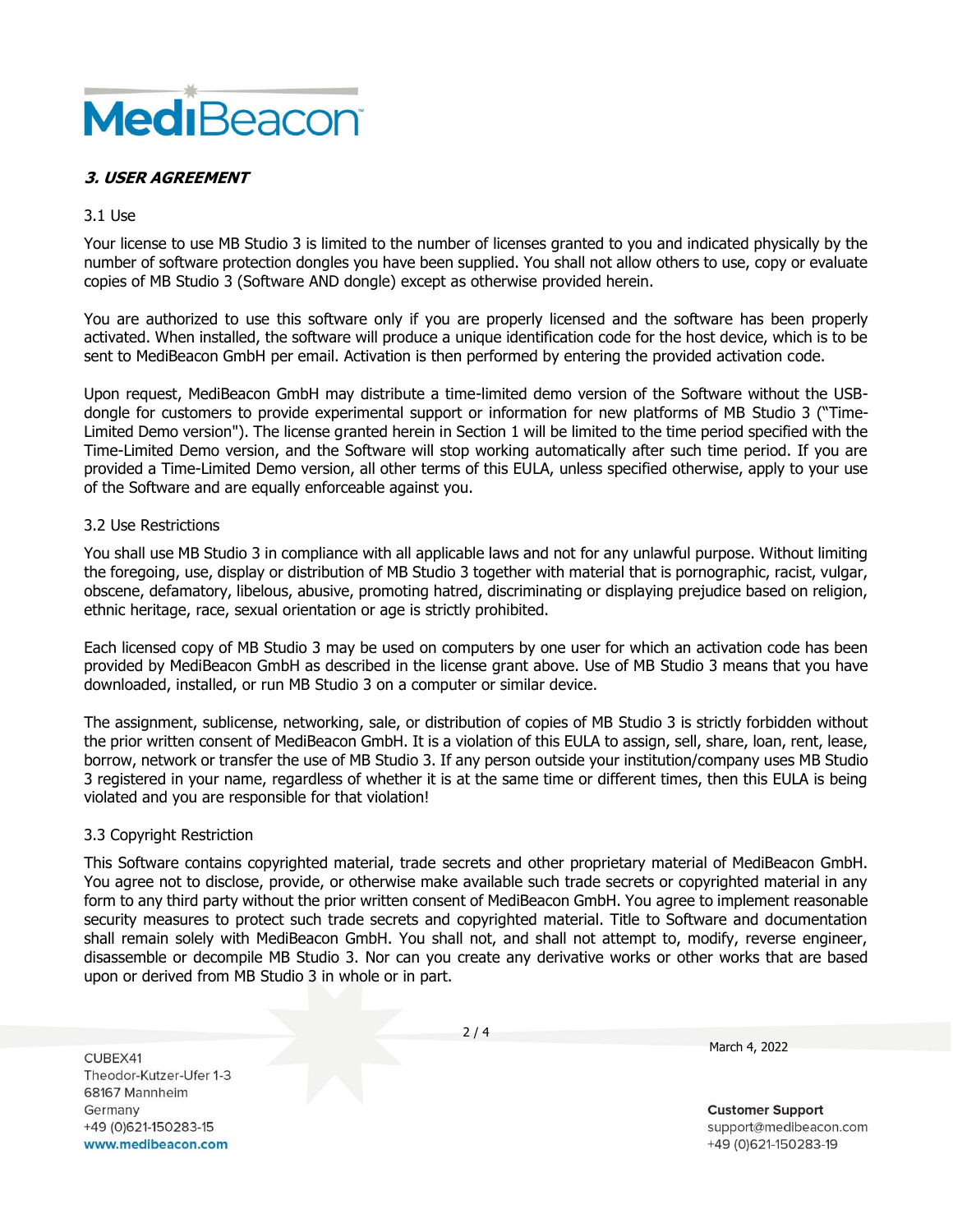

MediBeacon, the MediBeacon logo and the MB logo are trademarks of MediBeacon Inc. The MediBeacon name, logo and graphics file that represents MB Studio 3 shall not be used in any way to promote products developed with MB Studio 3. MediBeacon Inc. retains sole and exclusive ownership of all right, title and interest in and to MB Studio 3 and all Intellectual Property rights relating thereto.

Copyright law and international copyright treaty provisions protect all parts of MB Studio 3, products and services. No program, code, part, image, audio sample, or text may be copied or used in any way by the user except as intended within the bounds of the single user program. All rights not expressly granted hereunder are reserved for MediBeacon GmbH.

### 3.4 Limitation of Responsibility

You will indemnify, hold harmless, and defend MediBeacon GmbH, its employees, agents and distributors against any and all claims, proceedings, demand and costs resulting from or in any way connected with your use of MediBeacon GmbH Software.

IN NO EVENT (INCLUDING, WITHOUT LIMITATION, IN THE EVENT OF NEGLIGENCE) WILL MEDIBEACON GMBH, ITS EMPLOYEES, AGENTS OR DISTRIBUTORS BE LIABLE FOR ANY CONSEQUENTIAL, INCIDENTAL, INDIRECT, SPECIAL OR PUNITIVE DAMAGES WHATSOEVER (INCLUDING, WITHOUT LIMITATION, DAMAGES FOR LOSS OF PROFITS, LOSS OF USE, BUSINESS INTERRUPTION, LOSS OF INFORMATION OR DATA, OR PECUNIARY LOSS), IN CONNECTION WITH OR ARISING OUT OF OR RELATED TO THIS EULA, MB STUDIO 3 OR THE USE OR INABILITY TO USE MB STUDIO 3 OR THE FURNISHING, PERFORMANCE OR USE OF ANY OTHER MATTERS HEREUNDER WHETHER BASED UPON CONTRACT, TORT OR ANY OTHER THEORY INCLUDING NEGLIGENCE.

MediBeacon GmbH entire liability, without exception, is limited to the customers' reimbursement of the purchase price of MB Studio 3 (maximum being the lesser of the amount paid by you and the suggested retail price as listed by MediBeacon GmbH) in exchange for the return of the product, all copies, registration papers and manuals, and all materials that constitute a transfer of license from the customer back to MediBeacon GmbH.

### 3.5 Export Compliance

You may not download or otherwise export or re-export MB Studio 3 or any underlying information or technology except in full compliance with all United States and other applicable laws and regulations.

### 3.6 Governing Law

This EULA shall be governed by the laws of Germany applicable therein. You hereby irrevocably attorn and submit to the non-exclusive jurisdiction of the courts of Germany therefrom. If any provision shall be considered unlawful, void or otherwise unenforceable, then that provision shall be deemed severable from this license and not affect the validity and enforceability of any other provisions.

#### 3.7 Termination

Any failure to comply with the terms and conditions of this EULA will result in automatic and immediate termination of this license. Upon termination of this license granted herein for any reason, you agree to immediately cease use of MB Studio 3 and destroy all copies of MB Studio 3 supplied under this EULA. The financial obligations incurred by you shall survive the expiration or termination of this EULA.

CUBEX41 Theodor-Kutzer-Ufer 1-3 68167 Mannheim Germany +49 (0)621-150283-15 www.medibeacon.com

 $3/4$ 

March 4, 2022